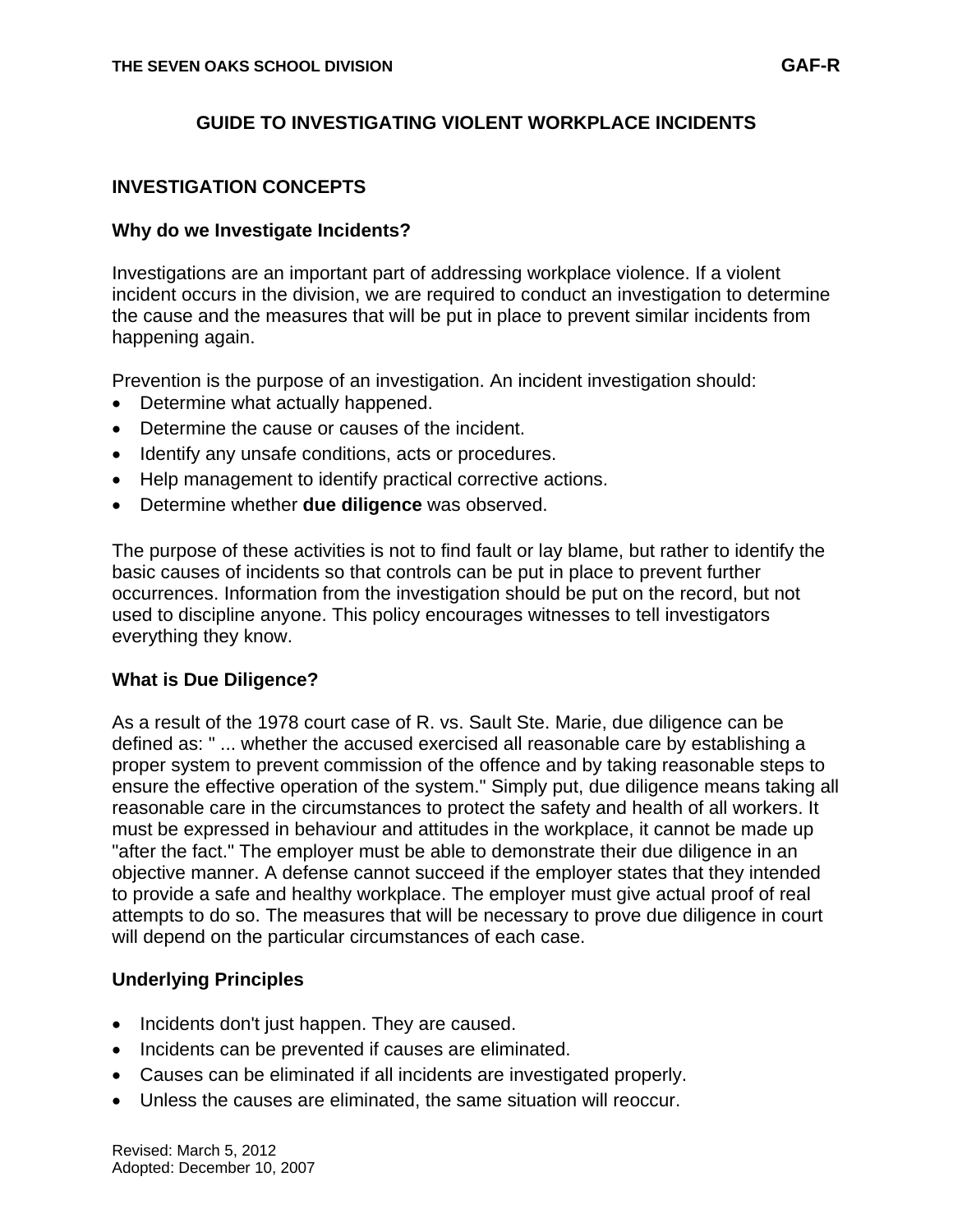### **Procedure to Investigate Incidents**

There are many good reasons why supervisors and managers should investigate incidents and near misses. One of the most important reasons is that supervisors and managers are responsible for making sure any problems are corrected. In addition, Section 40(10)(i) of the Workplace Safety and Health Act requires the workplace safety and health committee to participate in investigations of incidents.

### **The Administrator/Supervisor's Role**

The administrator/supervisor of the area where the incident takes place will investigate non-serious violent incidents and may be included in the investigation of a serious violent incident.

Since supervisors are responsible for worker training and activities on-the-job, they know the work assignments and have issued the work instructions. The administrator/supervisor is responsible for ensuring that appropriate preventative measures are taken and that those actions are effective in reducing or eliminating the possibility of recurrence.

### **Safety and Health Steering Committee Representative**

The co-chairs of the workplace health and safety steering committee will participate in the investigation of serious violent incidents.

### **Experts**

Depending on the circumstances, persons with expertise may be called upon to be involved or actually conduct the investigation.

### **WHAT INCIDENTS SHOULD BE INVESTIGATED?**

All violent incidents will be investigated.

Serious violent incidents will be investigated by the co-chairs of the workplace health and safety steering committee with the involvement of the administrator/supervisor.

Non serious violent incidents should be investigated by the administrator/supervisor.

### **INCIDENT CAUSATION**

### **The Direct Cause**

What was the direct cause of the incident? (What caused the injury?)

Revised: March 5, 2012 Adopted: December 10, 2007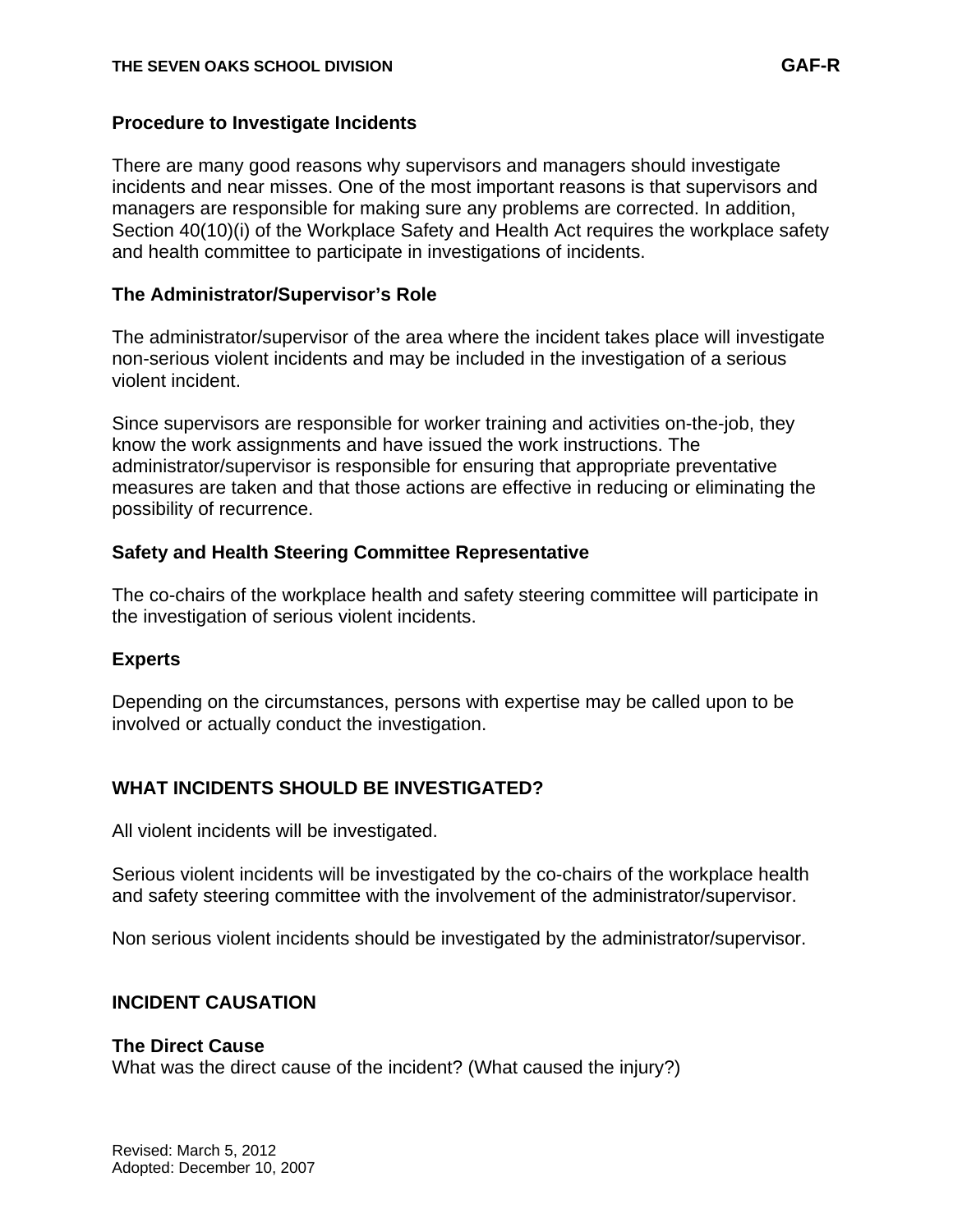### **The Indirect Cause**

What were the root or hidden causes that led to the incident? (What caused the incident?)

### **Five Factors to Determine Indirect Causes**

To identify the indirect causes of an incident examine the obvious and underlying factors in the chain of events which took place prior to and during the incident.

### **The Task**

The actual work procedure being used at the time of the incident. Review the steps of the job, method of performing the task, any change to the normal method of performing the task, limitations, and how and why it is performed that way.

### **Equipment**

If applicable, review the design of equipment and how it was used by the workers in terms of design of equipment for use by workers, body positions to work.

### **The Worker(s)**

Consider the factors that affect the worker(s) when performing the task such as:

- Job requirements.
- Experience and training.
- Physical capabilities.
- Emotional status at the time of the incident (tired, stressed, interactions with other workers, labour management issues, hours of work).

### **The Management**

Management is legally responsible for the safety and health of workers and therefore the role of management must always be considered in an incident investigation. Review such factors as: the safety and health rules (standards) in effect, how were they enforced, type of supervision provided, behaviour plan, incident reporting policies and first aid policies.

#### **The Environment**

The physical workplace environment, as well as sudden changes to that environment, are factors that need to be identified. Keep in mind to assess the environmental factors **at the time of the incident**. Factors to consider include: weather conditions, housekeeping, the layout of machinery and storage areas, lighting, visibility, ventilation, temperature, noise, vibration, gases, dusts and fumes.

### **INVESTIGATION STEPS**

Investigations must take place as soon as possible. The process of investigating an incident involves gathering evidence, analyzing it then making recommendations in a written report.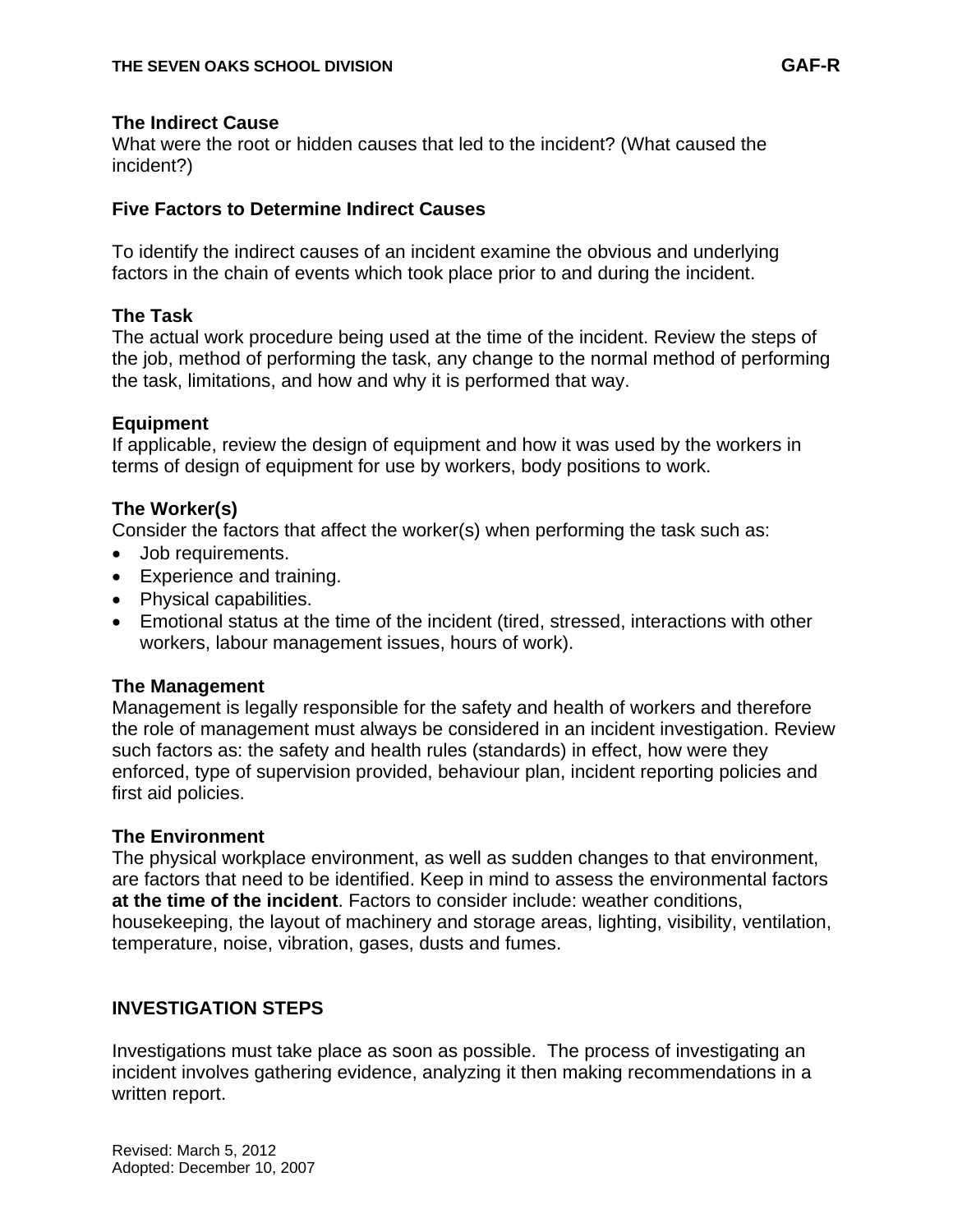## **STEP 1 - PREPARATION**

As little time as possible should be lost between the incident event and the beginning of the investigation. The ideal situation would be to have all the necessary resources available before the incident so that the investigator(s) can attend immediately to their tasks. Some interim factors to consider include:

### **Determine the Scope of the Investigation**

Every incident is unique and requires an investigation tailored to the particular situation. Take the time up front to determine the techniques that will be employed, sequence of events, data to be analyzed, individuals involved and expected outcomes. Factors to consider include:

What resources are needed to perform the investigation?

• Staff, equipment, budget and time.

Investigation Kit:

- investigation checklist, investigation form
- high visibility tape, measuring tape, clipboard
- pencils, pens, notepaper, graph paper
- camera/video camera with film/tape
- plastic bags & envelopes
- flashlight, ruler

Safety Equipment:

• Hard hat, eye protection, hearing protection, protective clothing, and safety footwear.

What will be the deliverable (output)?

- Internal report.
- Communication to the media, workers, union, associations, legal obligations.

What is your attitude regarding the investigation?

- You must be seen as sincere, impartial and knowledgeable (in terms of the techniques of conducting an incident investigation).
- It is important that you exhibit a behaviour of non-judgement and diplomacy.
- Much of the success of the investigation depends on your attitude, approach and communication style.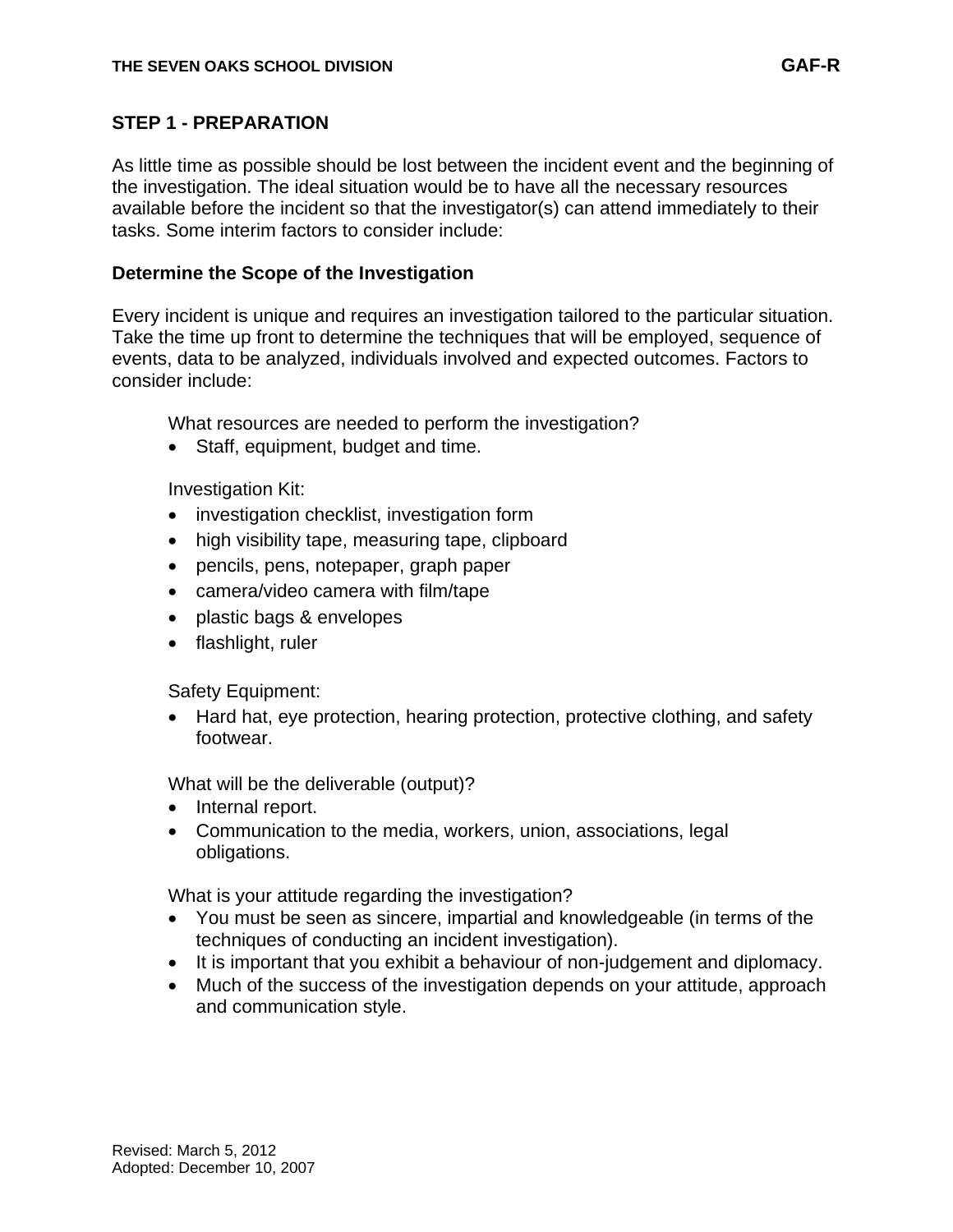- Biases (Individual, Team, Others?).
- Your experience and skills (how it affects your perception).
- Avoid jumping to conclusions.
- Use appropriate voice tone.
- Minimize stress wherever possible.
- Be aware of your non-verbal communication (e.g. facial expressions, gestures).
- Behave professionally (representative of your company's safety and health culture, courteous, open, honest, candid, non-threatening).

# **STEP 2 - VISITING THE SCENE**

Speed and thoroughness are both necessary in incident investigations. Memories fade and evidence disappears.

**Take Control** of the situation and make the area safe for yourself and any others entering the scene. Consider any imminent risk situations (e.g. moving equipment in order to secure the scene). It is imperative that management be notified immediately of the incident, injured parties, damaged material and equipment and any requests to shut down operations to secure the area. Chaos may result from an incident and people may be in a panic. The situation must be brought under control at once in order for rescue work to proceed. Secondary incidents (such as fires, equipment or structural failures) may result from the initial incident. These hazards should be controlled as soon as possible.

# **Care for the Injured**

First aid or medical attendants **should be called to care for the injured immediately**. If chemicals are involved, ensure that copies of the material safety data sheets (MSDS's) are provided to the hospital with the injured.

### **Secure the Area**

To protect evidence and to avoid further injuries or damage, people should be kept out of the incident scene until the investigators arrive (except to relieve suffering). One method is to rope off the area and notify management that the incident scene is nonaccessible.

# **Contact Appropriate People**

If the violent incident is serious Workplace Safety and Health must be notified immediately, as well as the co-chairs of the steering committee. Also, the family of the injured worker should be contacted with care.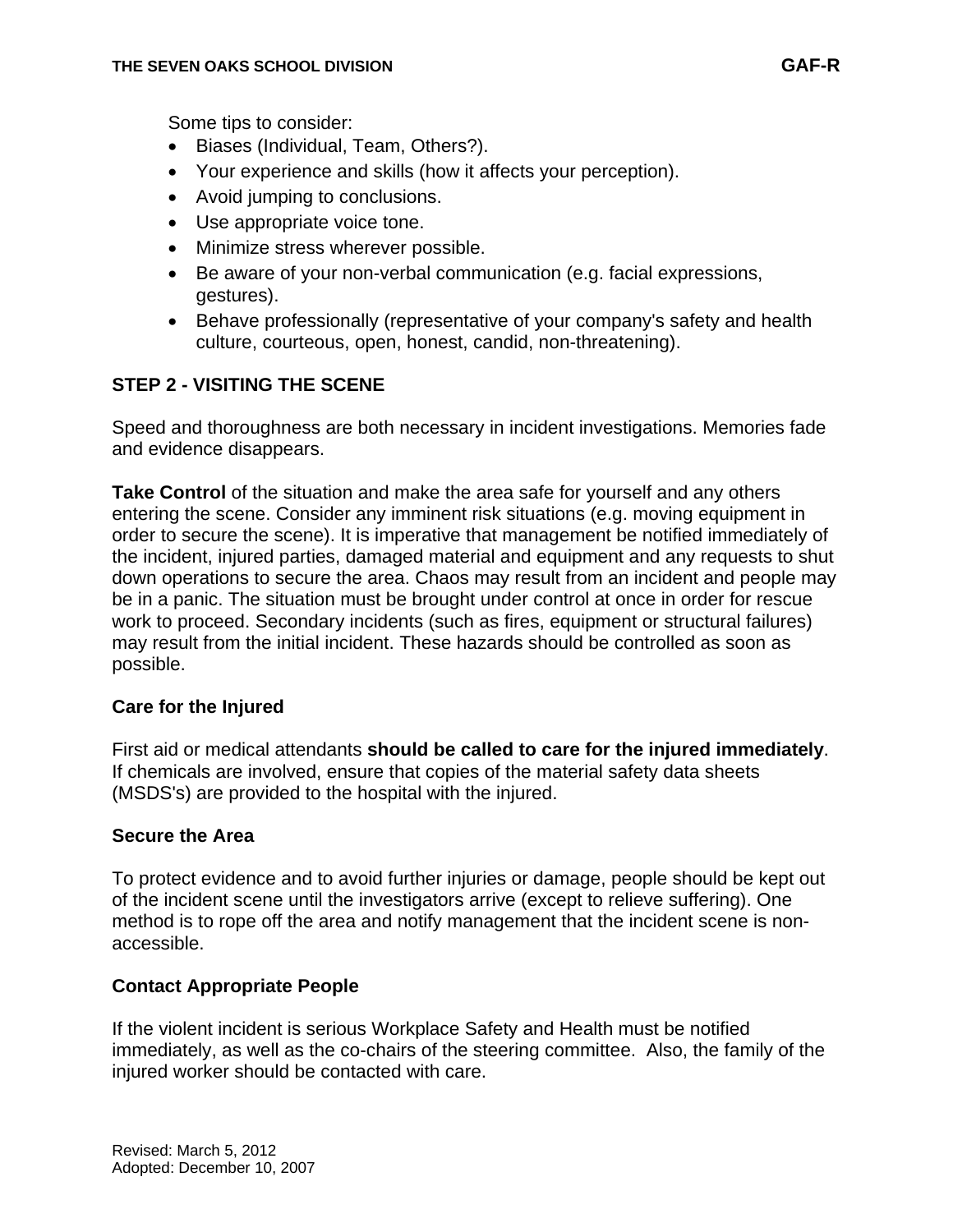### **Gather Names and Addresses of Eye Witnesses**

Inquire with those at the incident scene and management staff as to who witnessed the incident. Obtain the witness(es) name(s), address(es), and phone number(s), and make a point of contacting them for an interview as soon as possible.

### **Sketch the Scene and Take Measurements**

To improve the usefulness of field notes, sketch the scene and measure the area. Note and map the positions and condition of the injured workers, tools, equipment and materials involved, safety devices and personal protective equipment, machinery and equipment controls and anything else of value.

### **Tips on Sketching**

*Place the important information in the center of the drawing and draw the rest around it.* Include all measurements, angles, and direction indicators taken at the site. Include the final positions of casualties and debris. Do not worry about making drawings to scale or creating artistically perfect drawings. Attempt to draw each item correctly related to the other items present. Label items correctly. Cross reference your sketches and photographs to applicable files and occupational safety and health committee minute forms.

## **Photographing**

Photographs and video recording aid in preparing and delivering your report as well as in analyzing conditions at the site of the incident. Photos and video are also useful when briefing the stakeholders such as the management team and Safety and Health Committee. Photographs and video recordings should always be taken as soon as possible. Below are some techniques useful in taking photographs at incident scenes:

- Start by photographing the general area then move to the specific scene of the incident.
- Take photos from all sides and several angles, as well as close up and isolation shots.
- Ask witnesses to direct where shots should be taken and note their comments.
- Create a photo log which includes when the shot was taken (date and time of day), by whom, location, under what lighting conditions, what the shot contains, identifying number on a sketch of the area, brief description of what the photograph is trying to identify.
- Store the pictures in plastic photographic file pages in a binder beside relevant notes and sketches. Cross reference photos with the location of physical evidence and relevant notes.
- When video recording, narrate the pertinent points identified above.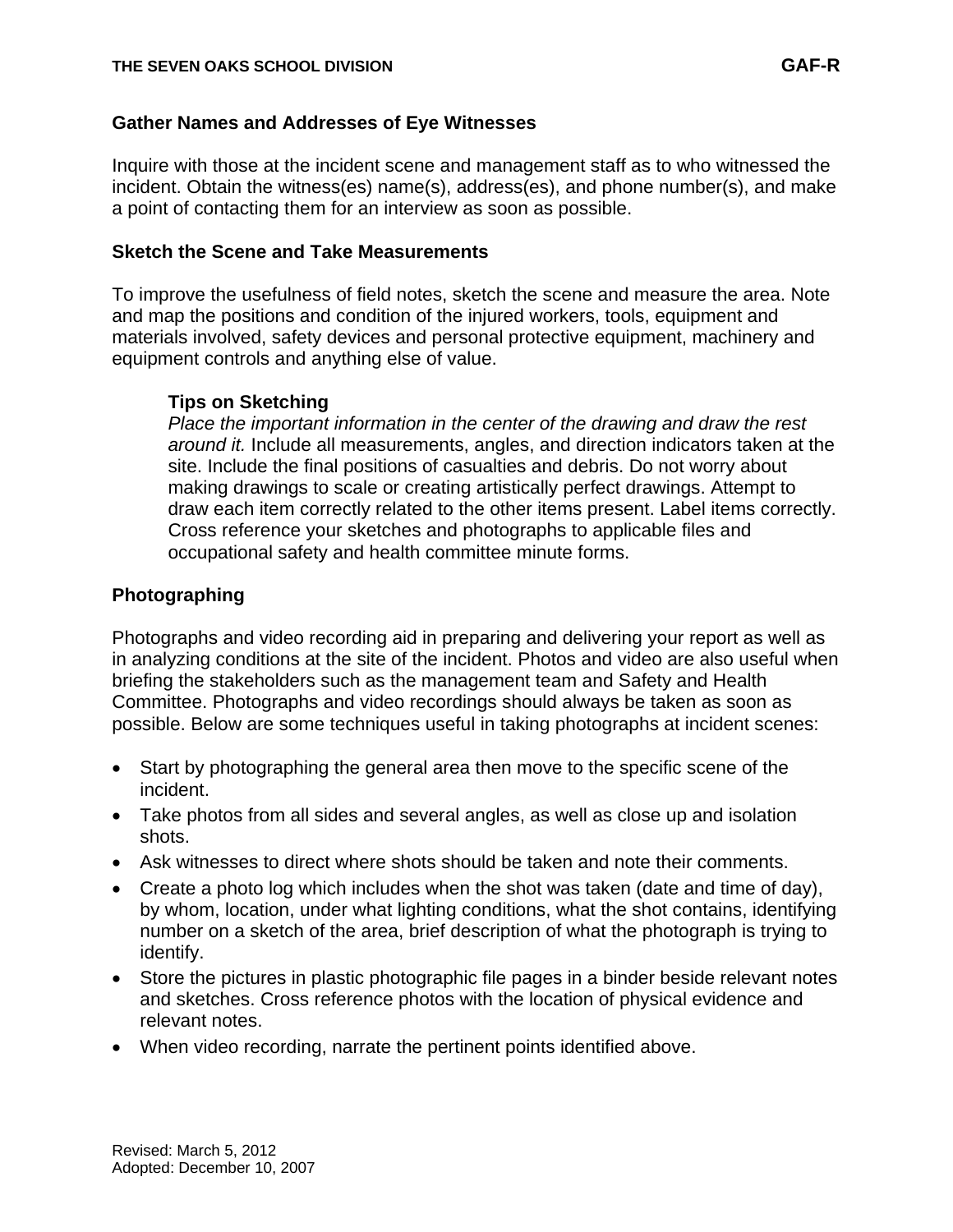## **Collecting Evidence / Samples**

Depending on the incident, you may want to take one or more samples of evidence found at the incident scene, which may require examination by qualified personnel. (The decision to utilize experts to collect evidence should be exercised, e.g. handling controlled products or analysis of engineered systems). An investigator must ensure that s/he exercises caution when handling evidence for two distinct reasons:

- To protect themselves against harm from handling evidence such as damaged equipment or chemical substances, one should assess the need to wear personal protective equipment.
- To preserve the evidence, care should be taken to maintain the original state of the evidence.

Since liquids can evaporate quickly and other materials may be cleaned up before you can get a sample, it is very important to take your samples as soon as possible. Examples of things you might want to sample include:

- Air samples or other samples, if the presence of impurities or toxic substances may have contributed to the incident.
- Liquids or solids which are not normally present at the site of the incident.

Carefully wrap and label everything in clean, dry and leak proof containers. Note where each specimen came from and what the initial appearance was like. Avoid destroying or altering exhibits during examination. Note the environment (e.g. noise, heat, cold, ventilation and chemical contaminants). Find out what the weather conditions were at the time of the incident, if applicable.

Note: If a serious incident occurs at the workplace, a Safety and Health Officer may conduct an incident investigation. The Officer will require that items involved in the incident (e.g. equipment, materials) not be moved unless it is necessary to release an injured person or to avoid creating additional hazards.

### **Return the Scene to Normal Use**

Once you have gathered all the evidence and information needed, ensure that the incident scene is returned to normal use. This may involve disinfecting the area if blood was spilled, checking equipment and materials to assess functionality, and ensuring that the incident will not be repeated. If a process or piece of equipment needs to be stopped until further examination proves its effectiveness, notify the management immediately to cease operation.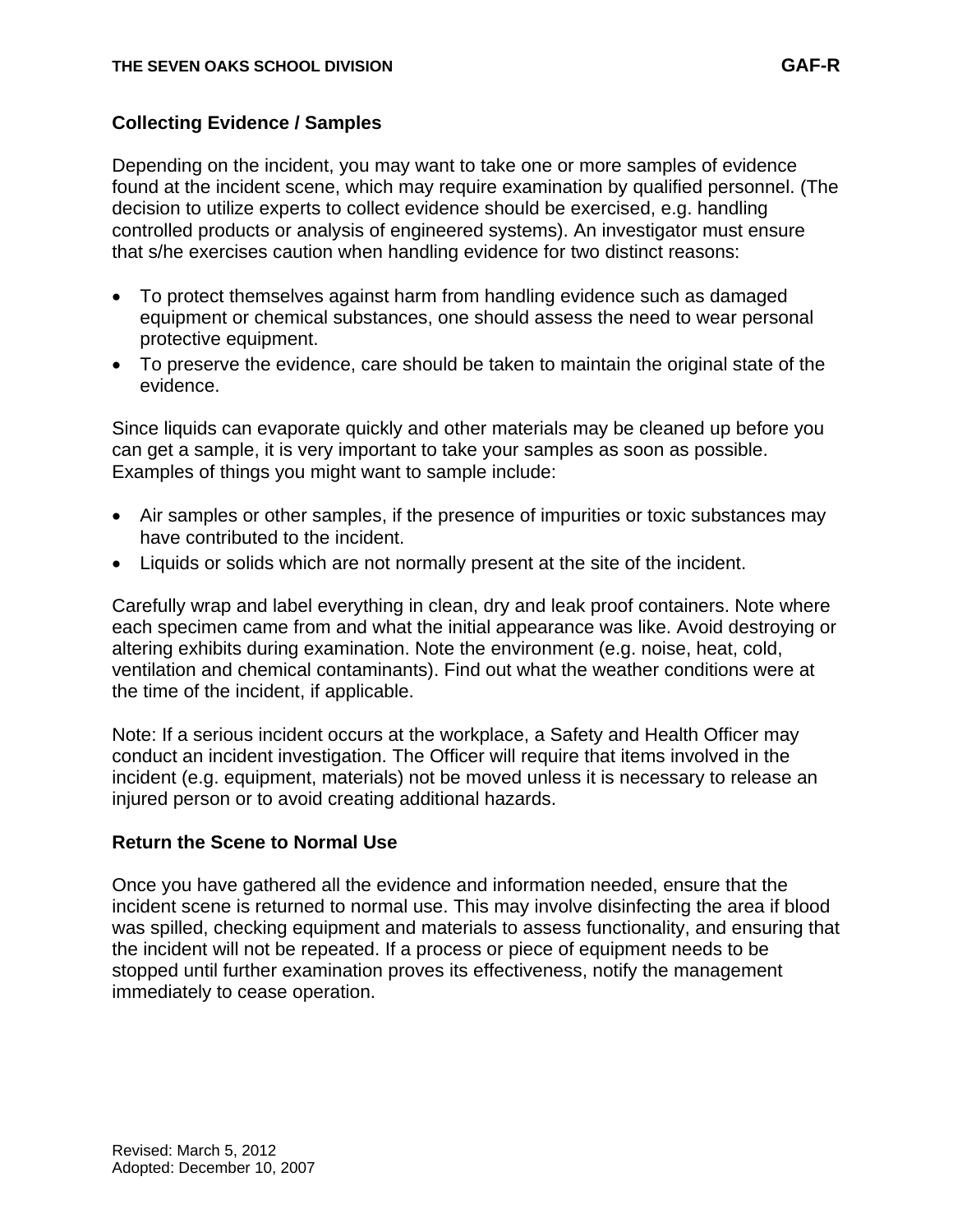## **STEP 3 - CONDUCTING INTERVIEWS**

One of the main methods of gathering information in an incident investigation is by interviewing people who were at the incident scene. Conducting interviews is an important part of collecting information to understand what happened. Depending on the circumstances, you may be able to interview the complainant and the person alleged to have threatened or committed an act of violence, as well as witnesses to the incident. Interviews should also be conducted with anyone who can give relevant information, even if they were not present.

Examples include: a teacher who reviewed a behaviour plan with an educational assistant (even months earlier) or a worker who performs the same job as the injured worker. Information presented here will aid you in establishing a framework for the overall process. The amount of openness that develops during an interview depends a great deal on the rapport and atmosphere established during the initial contact.

### **Categorize Witnesses**

There are several categories of witnesses who could have information helpful to determining the causes of an incident:

- Eyewitnesses those who actually saw the incident happen or were involved in the incident.
- Those who came on the scene immediately after the incident.
- Those who saw events leading to the incident.
- Those who may have other information about the incident.
- Consider the expertise, background and credibility of each witness.
- Consider where they were when the incident occurred.

### **Interview Witnesses as Soon as Possible**

To obtain as untainted a version of the story as possible, witnesses should be interviewed as soon as practicable after the incident. If interviews are not done quickly, memories of witnesses may fade and information become distorted. If witnesses have an opportunity to discuss the event among themselves, individual perceptions may be lost in the normal process of accepting a consensus view where doubt exists about the facts. For this reason, **witnesses should be separated as soon as possible**. Witnesses should be interviewed individually rather than in a group, preferably at the scene of the incident where it is easier to establish the positions of each person involved and description of the events. If necessary, conduct more detail interviews later as evidence, such as photographs, become available.

Inform all persons about the investigation procedures and why they are being interviewed, what will be done with the information and who may receive a copy.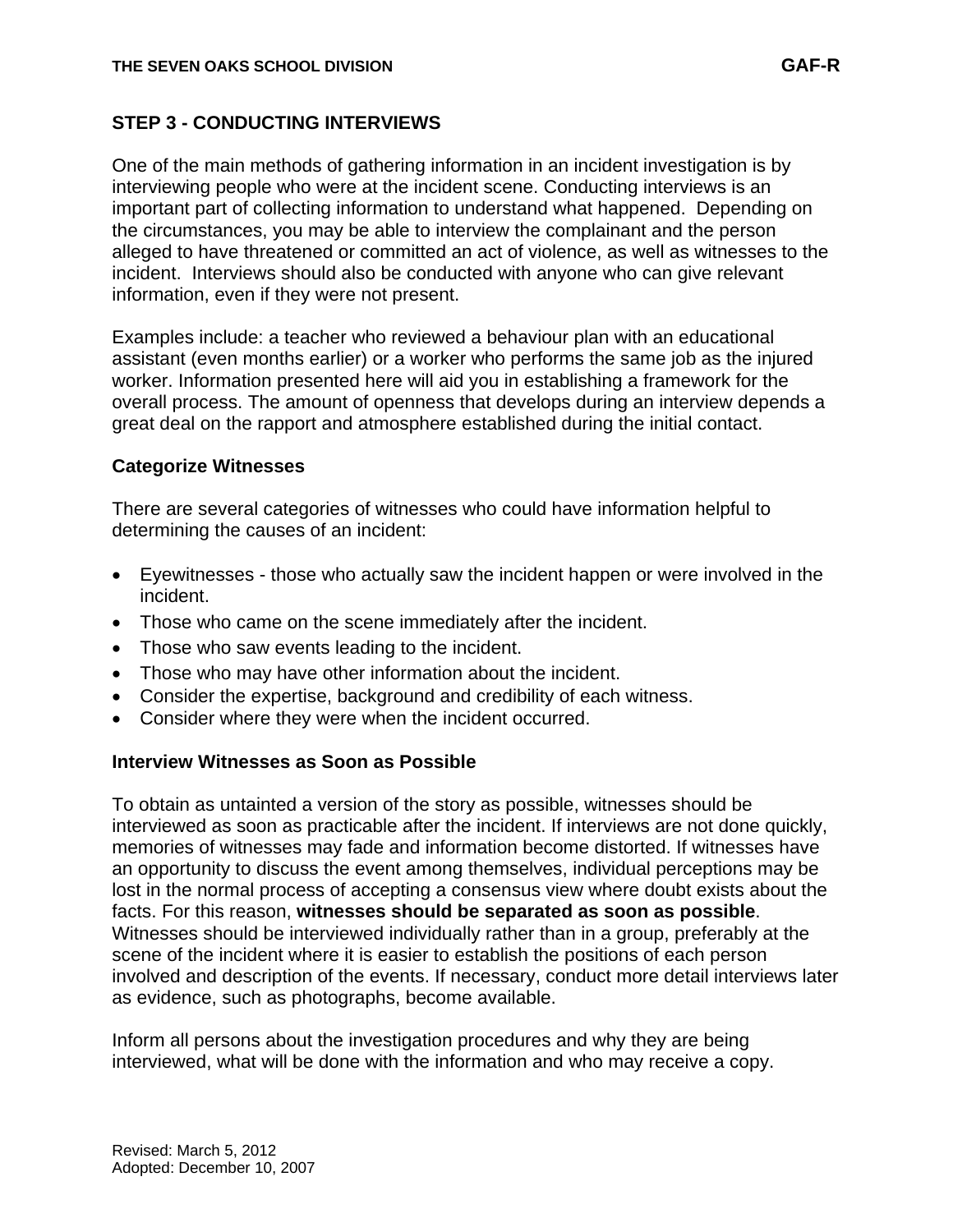Explain that the division will not permit any retaliation against the complainant and that if the person alleged to have threatened or committed an act of violence, or other persons tires to do so there will be disciplinary action.

It is also important to remind all persons interviewed that confidentiality must be maintained.

## **An Option – Witnesses Own Account of What Happened**

If witnesses are under stress or you cannot speak to each one immediately, ask each to go into a separate room and write out what they saw happen during the incident in their own words. Interview each witness afterwards. Read each person's statement back and clear up uncertainties. When you are satisfied that you have all the necessary information, ask each witness to review and sign their statement. Compare your interviews against those of other investigators (such as the police or reporters from the media) if this information is available. This method can serve as an effective means for information gathering since individuals will jot down their own ideas in their own words, without influence of an interviewer or other witnesses. It does depend on how thorough one is when writing out their story, which will vary from person to person.

## **Consider the Emotional State of Witnesses**

Witnesses may be feeling any number of emotions (e.g. anger, sadness, stress, fear) which can hinder the investigation and may adversely affect other persons involved. Be aware of each person's physical and emotional state and proceed with empathy and understanding to put each witness at ease. Common causes for discomfort include:

- Fear (e.g. of being blamed, punished, evaluated).
- Past wrong doings or perceptions thereof.
- Concern about releasing information.
- Interviewer not at ease.
- incomplete knowledge of the topic.
- The interview location (e.g. privacy or lack thereof).

### **Interview Questioning – The W5 Method**

The W5 method uses the questions what, who, where, when, and why/how to find out what happened and determine the causes of the incident. Examples include: Can you tell me …

- **WHAT** happened?
- **WHO** was involved in the incident? (Victim, Witnesses, Supervisor)
- **WHERE** did the incident occur?
- **WHEN** did the incident happen?
- **What + Who + Where + When = WHY/HOW?**
- **WHY** and **HOW** did the incident happen?

Revised: March 5, 2012 Adopted: December 10, 2007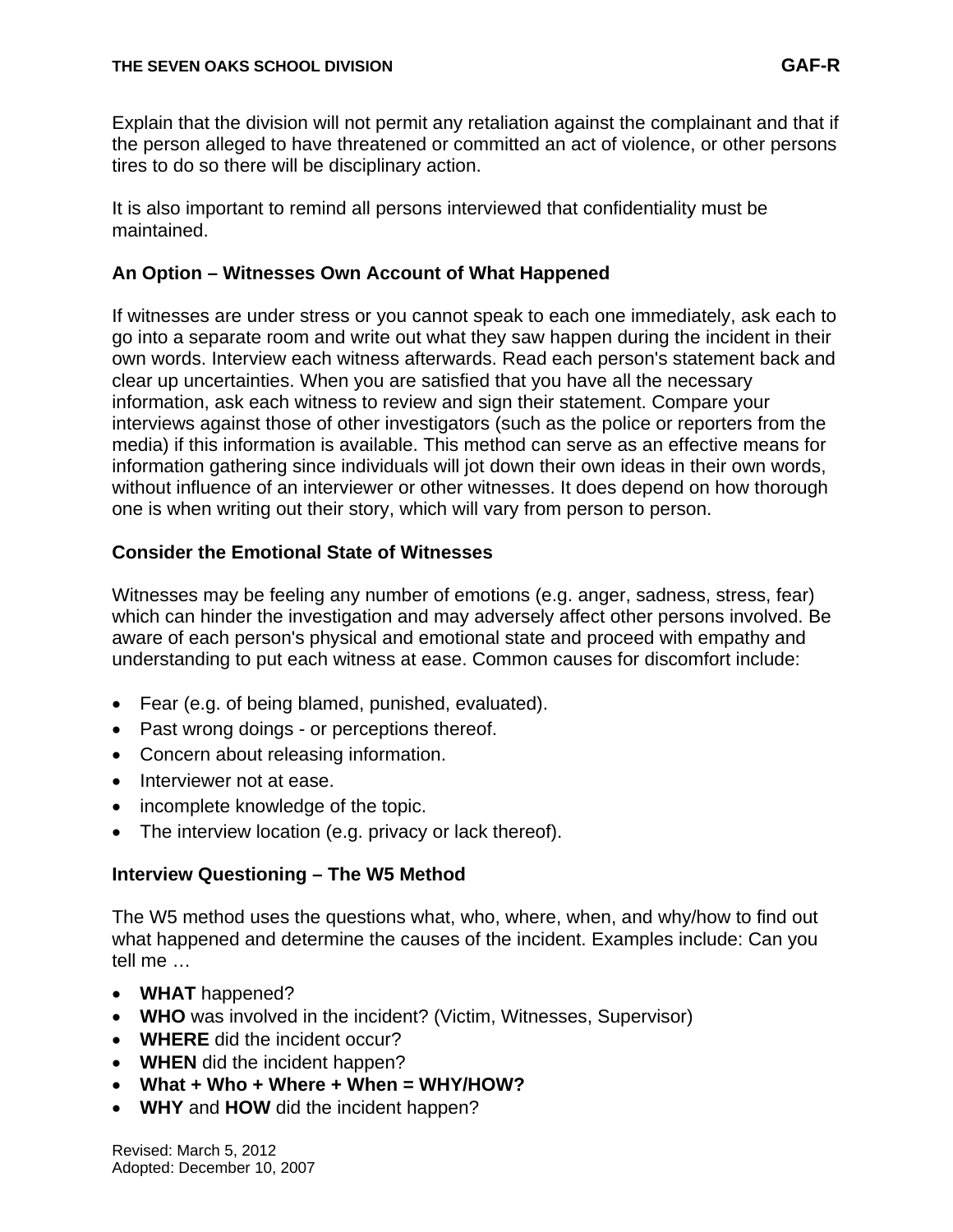Use the W5 method to plan interviews as well as to collect and analyze evidence.

#### **The Opening of the Interview**

It is said that people make judgements within the first few seconds of meeting someone. Take the time at the beginning of the interview to put the witness at ease, to begin slowly and to listen closely and carefully. This gives the individual a chance to formulate the story in their own mind and gives you a preview of what they know.

### **Use Open Ended Questions**

While you may want to use "yes" and "no" questions to break the ice at the start of the interview, proceed with open-ended questions to obtain each person's version of the incident. A series of structured questions may also work, such as:

- What, when and where did the incident happen?
- Who was present?
- Who said what to whom?
- Was the incident an isolated even or part of a pattern?
- Is there anyone else who might have relevant information?
- Tell me about ...
- What did you see, hear?
- Where were you at the time?
- Explain how this task is done?

Ask questions to get more information as required. Use visual aids (photographs, sketches and illustrations) to help witnesses recall information and clarify important points. Consider asking witnesses to draw a sketch.

### **Some Pitfalls to Avoid:**

Don't:

- Ask leading questions (e.g. "Didn't you think that...").
- Intimidate the witness (e.g. alarming or discouraging remarks such as, "Well that was a stupid thing to do... ").
- Interrupt the witness.
- Convey your judgments.

### **Witness Statements/Taking Notes**

It is important that you document pertinent information from the witnesses for your own reference. Whenever possible have the people being interviewed write their own reports. If this is not possible one of the co-chairs will conduct the interview and the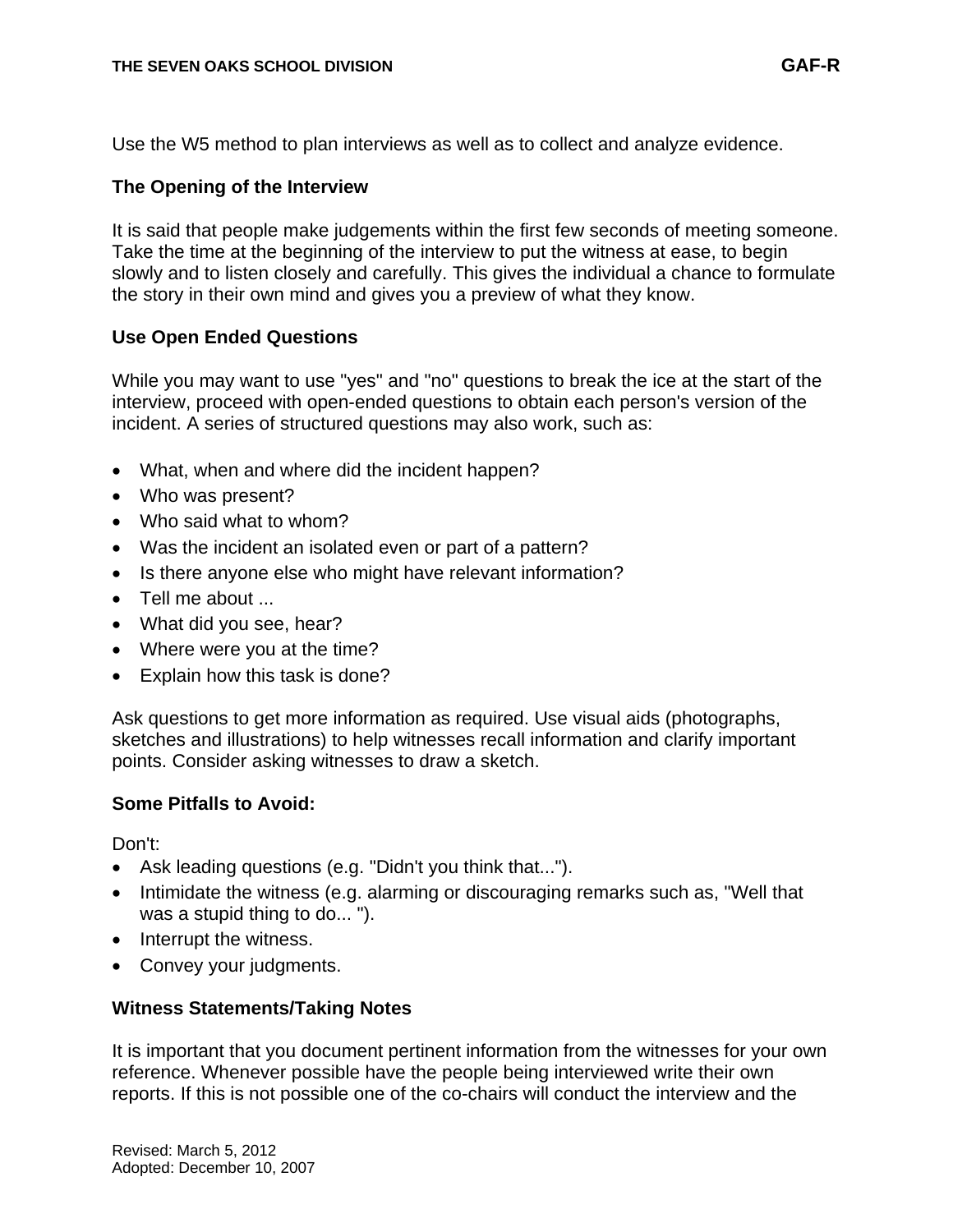other will take notes. Go over your notes with the witness to ensure they agree with your interpretation. Have the interviewee sign the statement. All interviews and notes are to be attached to the final report.

Use judgment if you are considering the use of a tape recorder as it tends to impede rather than contribute to information gathering. People are inclined to withhold information for fear of saying the wrong thing, particularly if they know it's being captured word for word on a recording device. If you must use a tape recorder, clarify why you need to use it and how the information will be used.

### **Dealing with Conflicting Statements**

It is normal for statements to conflict. People see things differently and may remember events differently. Each witness likely saw the incident from a slightly different angle. Opinions and perceptions differ. Avoid accepting opinions as fact until you have all the evidence.

## **Ending the Interview**

End the interview on a positive note by expressing appreciation to witnesses and others who aided you in gathering information. Encourage the witness to contact you at a later date should they think of something else. Give credit if an individual's ideas are used later. Reiterate the goal of the investigation (prevention) and what will be done with the information you gather.

# **STEP 4 - EXAMINATION OF PHYSICAL EVIDENCE**

As noted under the section "Visiting the Scene", collecting evidence/samples will be one of the first steps in an incident investigation. Once you have collected evidence, you will need to examine it closely in order to draw conclusions about what happened. This may involve sending the evidence to an expert for analysis (e.g. engineer, health professional, manufacturer). Physical evidence found at the scene is usually more reliable than evidence obtained from your witnesses. Ensure to:

- Examine all physical evidence thoroughly (e.g. condition of the equipment).
- Have equipment tested for malfunction by qualified personnel.
- Obtain the relevant specs for the equipment.
- Review written documentation (e.g. MSDS, Manufacturer's specs). Broken equipment, debris, and samples of materials involved may be removed for further analysis by appropriate experts. Make notes which will identify exactly where these items came from.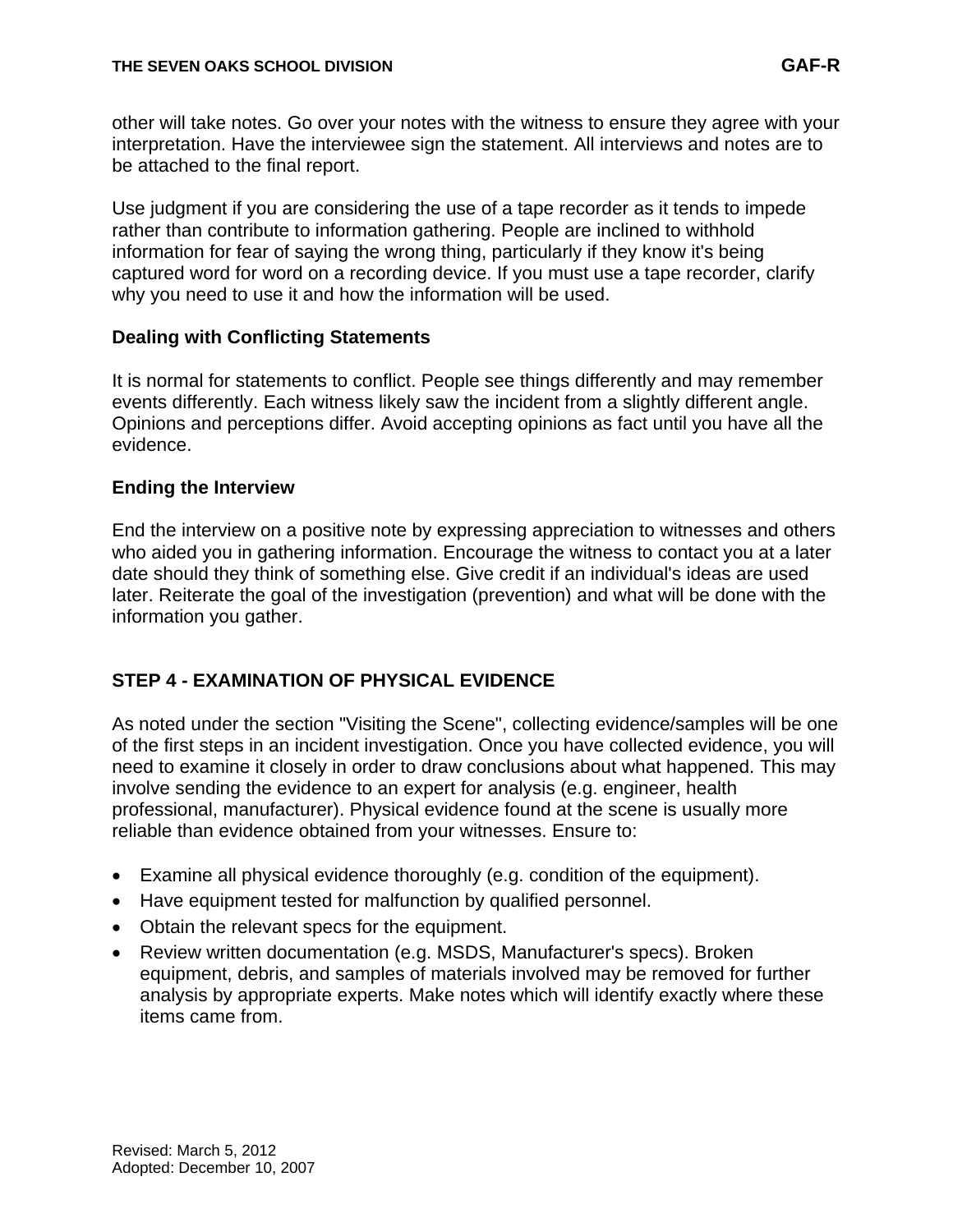### **Written Documentation**

An often overlooked source of information can be found in documents such as past incident reports, W.C.B. claim records, maintenance reports, safety and health committee minutes, formalized safe work procedures and training records. Any pertinent information should be studied to consider how the information relates to the incident and ultimately, to prevent recurrence.

# **STEP 5 - ANALYZING THE EVIDENCE**

Once the evidence (witness accounts, documentary or physical) has been gathered, you are ready to begin analysis. By this stage, you should know how the incident happened and what the immediate causes were. Use this information to determine why the incident occurred. Usually the fundamental causes can be found by simply asking "why." To prevent recurrences of similar incidents you must find all possible answers to this question.

All causes of an incident must be considered for analysis. Be sure to keep an open mind to all possibilities and seek out all pertinent facts. If there are gaps in your tracing or sequence of events, you will need to fill these gaps by the necessary means (e.g. reinterviewing witnesses). If this is not possible, you may need to develop a "best guess" scenario that can be supported by the majority of facts you gathered during your investigation.

## **To Find the Root Cause**

Write out the events of the incident, step by step. Recall the five factors identified under "Incident Causation." Consider the sample questions within each of the following factors;

**These are questions intended for the investigator to assess root causes. They should not necessarily be used for witness interviews since they could intimidate the witness.** 

### **Task - The work procedure used at the time of the incident**

- Was a safe work procedure used?
- Had conditions changed to make the normal procedure unsafe?
- Were the appropriate tools, materials available?
- Were they used?
- Was all of the required personal protective equipment available?
- Were inherent safety devices, alarms or other systems in place?
- Were all backup safety devices or systems in place?
- Was the task structured to encourage/discourage safe work practices or procedures?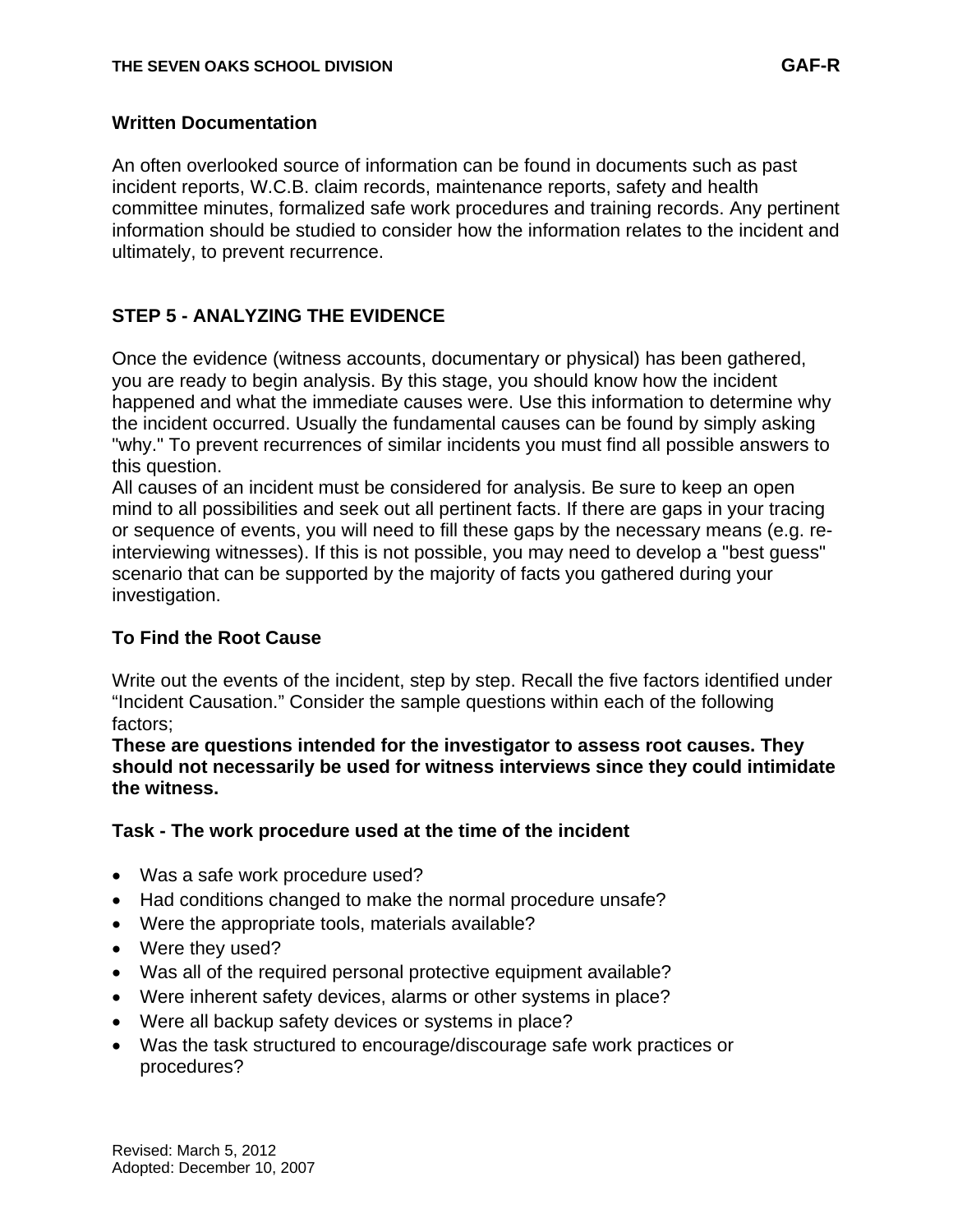- Was there an equipment malfunction or failure?
- What caused it to fail?
- Was the material or equipment substandard in some way?
- Was personal protective equipment used? Should it have been?
- Were hazardous substances involved?
- Were tools, machinery and equipment being used correctly? (Check manufacturers specifications for operating tools, machinery and equipment as well as any other applicable standards)
- Were tools or machinery modified in any way?

**Worker(s) -** The factors related to workers include individual experience, skills and abilities as well as one's physical capabilities, and emotional state at the time of the incident. Your inquiry of a worker is not to place blame, but to uncover the factors they experienced at the time of the incident. Consider the following questions:

- Were workers aware of the standards, practices, procedures or legislation governing the activity?
- Were workers adequately trained to do the task in question according to standards, practices and procedures prescribed?
- What training had the worker received?
- What experience did the worker have to do the task?
- Was the worker physically capable?
- Were judgment, health and/or ability impaired for any reason? (e.g. Were they Tired? Rushed? Stressed? Using Medication?)

**Management** - The employer is responsible for ensuring the safety and health of workers at the workplace and is therefore responsible for the policies, procedures and rules on the job. This also includes enforcing the policies, procedures and rules. Management staff (managers, supervisors, lead hands, etc.) must always be considered in an incident investigation since they are responsible for providing direction and supervision.

- Were the hazards which led to this incident known to supervisors?
- Were standards, practices and procedures developed and implemented to overcome these hazards?
- Were supervisors aware of the standards, practices, procedures or legislation governing the activity?
- Were safety and health rules in effect?
- Were they being enforced?
- Was adequate supervision given?
- Was regular maintenance of equipment carried out?
- Were unsafe conditions corrected?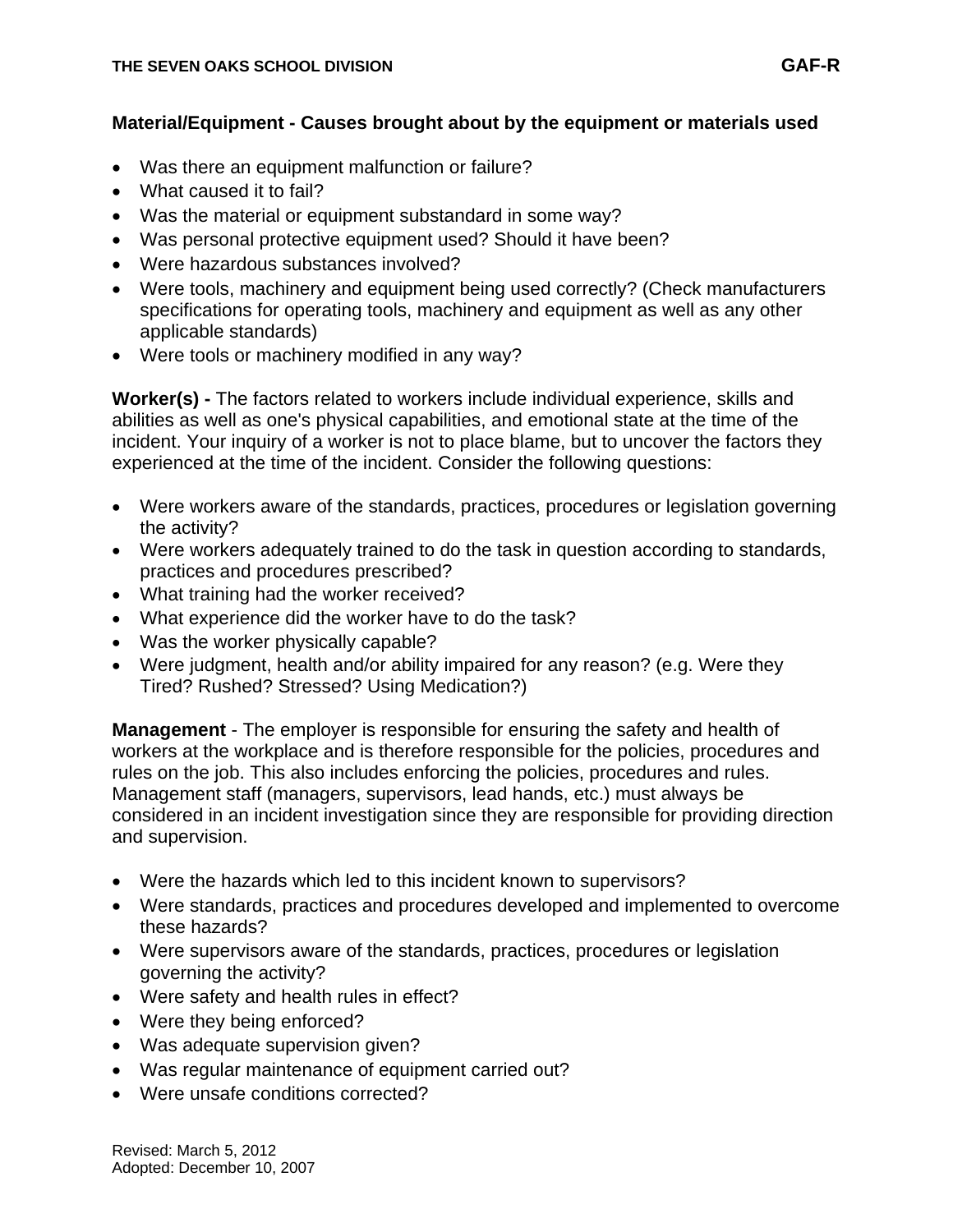**Environment** - The physical environment, and particularly sudden changes to that environment, are factors which need to be identified. It is important to note the situation at the time of the incident.

- What were the weather conditions?
- Was it too hot or too cold?
- Was noise a problem?
- Was there adequate light?
- Were toxic gases, dusts, fumes, present?

List all possible causes within each category. It is important to remember that no one element in an incident (Task, Materials/Equipment, Workers, Management or Environment) stand alone. Each of these elements must be analyzed in its relationship to the others.

Use the W5 method as described under "Conducting Interviews" to analyze the influence of everything involved in the incident. Usually the fundamental causes can be found by simply asking "why?" Use photographs and drawings to illustrate important points.

# **STEP 6 - PREPARING THE REPORT**

If the investigation is of a serious violent incident the employer representative of the steering committee must summarize the information into an investigation report. The investigation report must be developed in consultation with the steering committee. The intent of the report is to effect change. If after an investigation there are no recommendations or actions taken to improve the safety and health at the workplace, it is likely incidents will continue to happen and workers will feel a sense of irresponsibility on the part of the employer and Safety and Health Committee. A succinct report detailing specific recommendations is critical to the effectiveness of prevention at the workplace. The report should be written with consideration as to who is the target group that will be reading the report

### **Report Format**

#### **Part I - Particulars**

Injured party information Where and when the incident occurred Damaged property/material information First Aid response

# **Part II - Description of the Incident**

Description of what happened, in detail